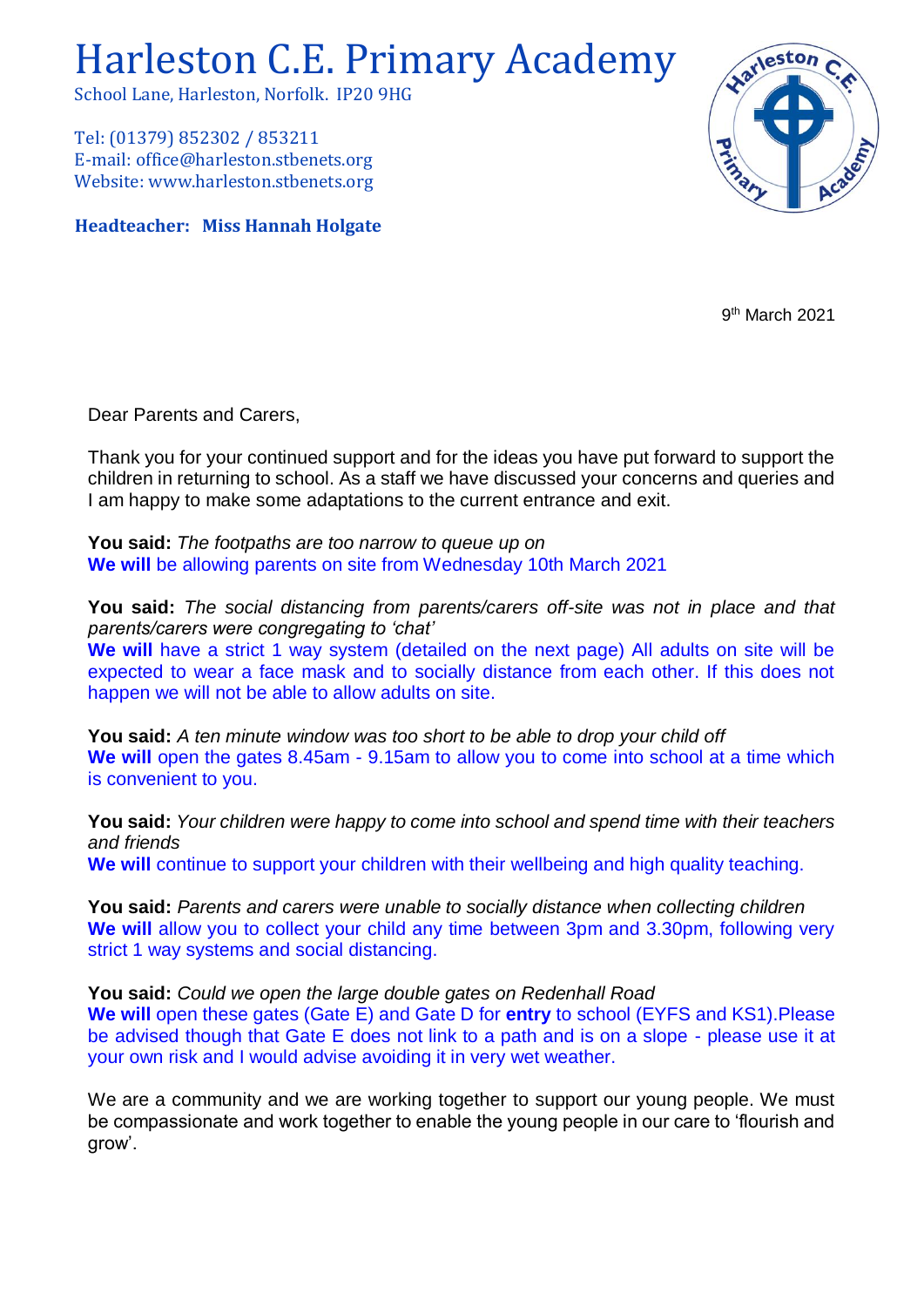We will review our changes weekly and if adults are not able to socially distance then we will not be able to facilitate having parents/carers on site. I am sure we can all work together to make this a success.

- *We do ask that only one adult enters the site to collect your child/children;*
- *That you wear a mask and remain 2 metres away from all other adults;*
- *You keep to the one way system;*
- *That you do not stop to talk to people on site.*

Teachers and TAs will be unable to speak to you about your child whilst you are onsite, if you need to speak to a member of staff please contact the office or email the member of staff directly and they will arrange a time to contact you. This is to minimise adult to adult contact as much as possible to reduce transmission risk.

#### **One way system**

### *Please keep back from the classroom doors on drop off and collection to maintain social distancing.*

#### **Reception, Year 1 and Year 2**

Enter - Gate E or Gate D (Redenhall Road)

Path - straight up the field to drop/collect children outside their class (outside areas) keep moving and do not stop to keep traffic moving. Continue up to the upper playground and exit through the staff car park.

Leave - Gate A (School Lane) and the car park Gate (A2)

#### **Year 3 and Nursery**

Enter - Gate B (School Lane)

Path - walk down to classroom past cookery suite, drop off at Y3 or Nursery, leave past the computing mobile, then up onto the upper playground and through the staff car park.

Leave - Gate A (School Lane) and the car park Gate (A2)